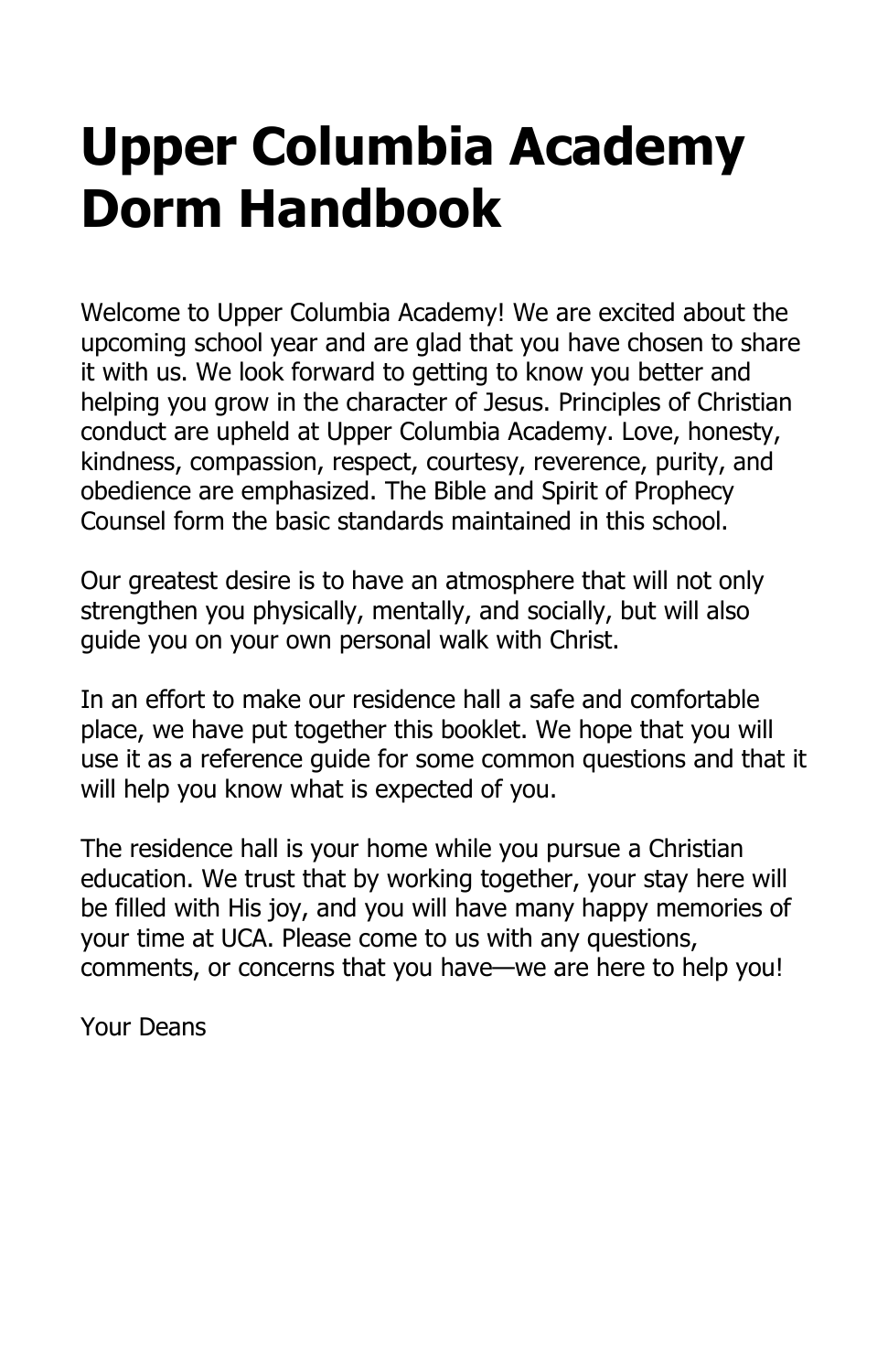### **Dean of Women**

Dani Rivera (509) 245-3635 (Office)

### **Associate Dean of Women**

Jessie Sheese (509) 245-3636 (Office)

### **Taskforce Dean of Women**

Shine Alvarado (509) 245-3638 (Office) Clair Barrutia (509) 245-3638 (Office)

#### **Women's Deans-on-Duty Cell**

(509) 879-6946

### **Dean of Men**

Joe Hess (509) 245-3641 (Office)

### **Associate Dean of Men**

Joe Rivera (509) 245-3678 (Office)

### **Taskforce Dean of Men**

Mark Abrio (509) 245-3648 Josh Balance (509) 245-3648

#### **Men's Dean-on-Duty Cell**

(509) 879-6124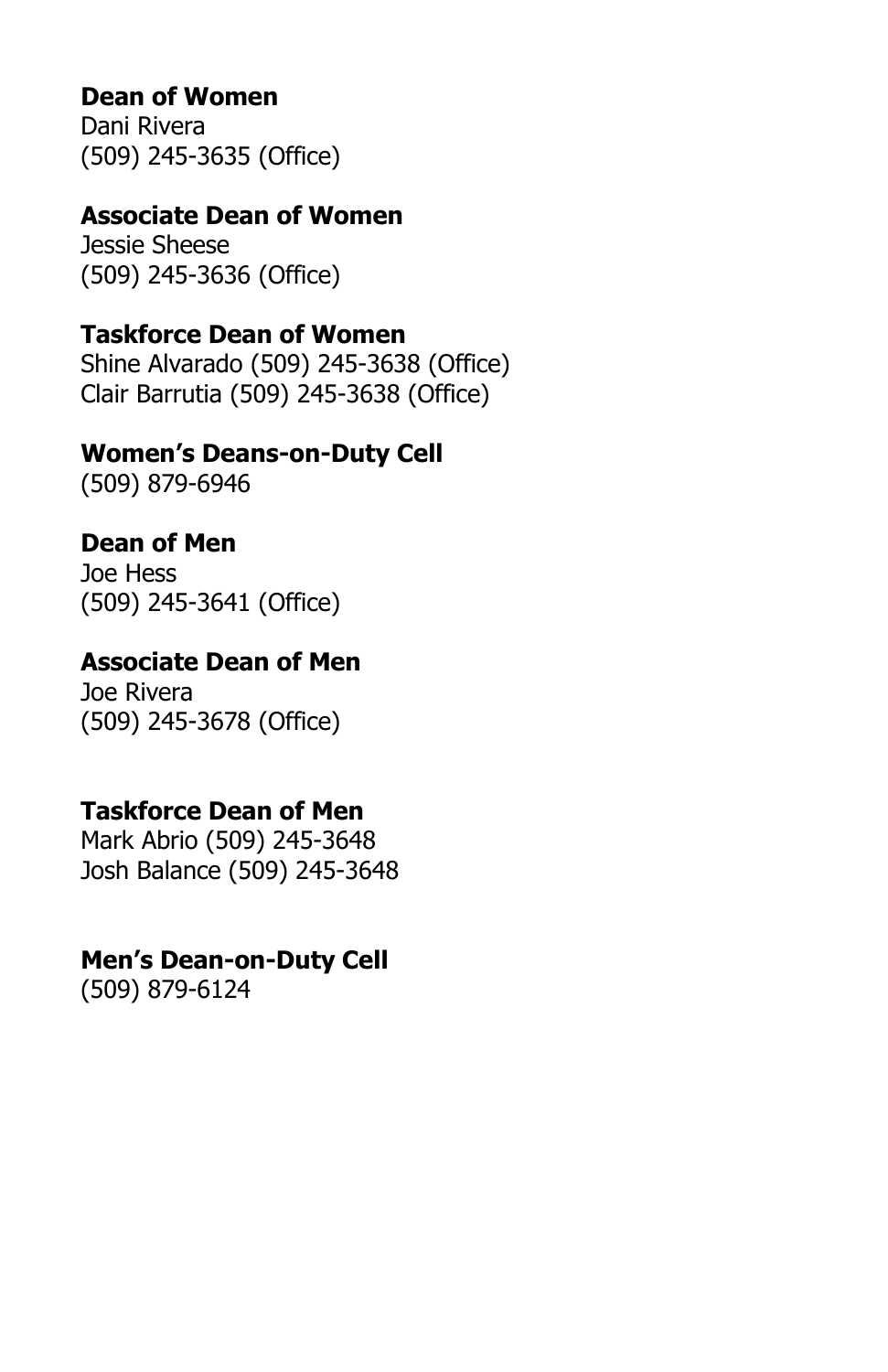## **Rooms**

**Appliances.** In accordance with fire code, residents may not use any of the following in their room:

- a. Halogen floor lamps b. Electric heaters\* c. Hot plates
- d. Incense e. Candles f. Toasters
- g. Any item with an open flame

We will confiscate any of these items and you will be asked to take them home. If the item returns to the dormitory during the school year, we will confiscate it until the end of the year.

Microwaves and refrigerators, as well as appliances like electric kettles, rice cookers, and coffee makers are allowed in rooms. You may have an iron, but it may only be used in the laundry rooms. \*Electric heaters are permitted as long as they include safety features and automatic shutoff.

**Changing Rooms.** Students must stay in their assigned room until the first home leave. Any necessary room changes will be dealt with individually. **Any roommate changes must be cleared with the head dean PRIOR to making any moves.** Dorm furniture is not to be moved to a different room.

**Checkout Procedure.** When a resident moves out of a room, the room must be checked by the dean. At this time, the room will be assessed for damages and cleanliness. Failure to get checked out appropriately will result in a \$100 charge.

**Decorations/Posters/Magazine Pictures**. Posters or pictures of nude or partially clothed bodies are inappropriate room décor, as are pictures of guns, drugs, weapons, and violence. Pictures of music groups, actors, and celebrities should reflect Christian principles. If you have a concern whether or not something is appropriate, ask the dean for guidance. Posters and pictures should be put up with 3M Command strips or poster clay not scotch tape or tacks. **Deans may check rooms from time to time, unannounced, and may confiscate inappropriate posters and/or pictures.**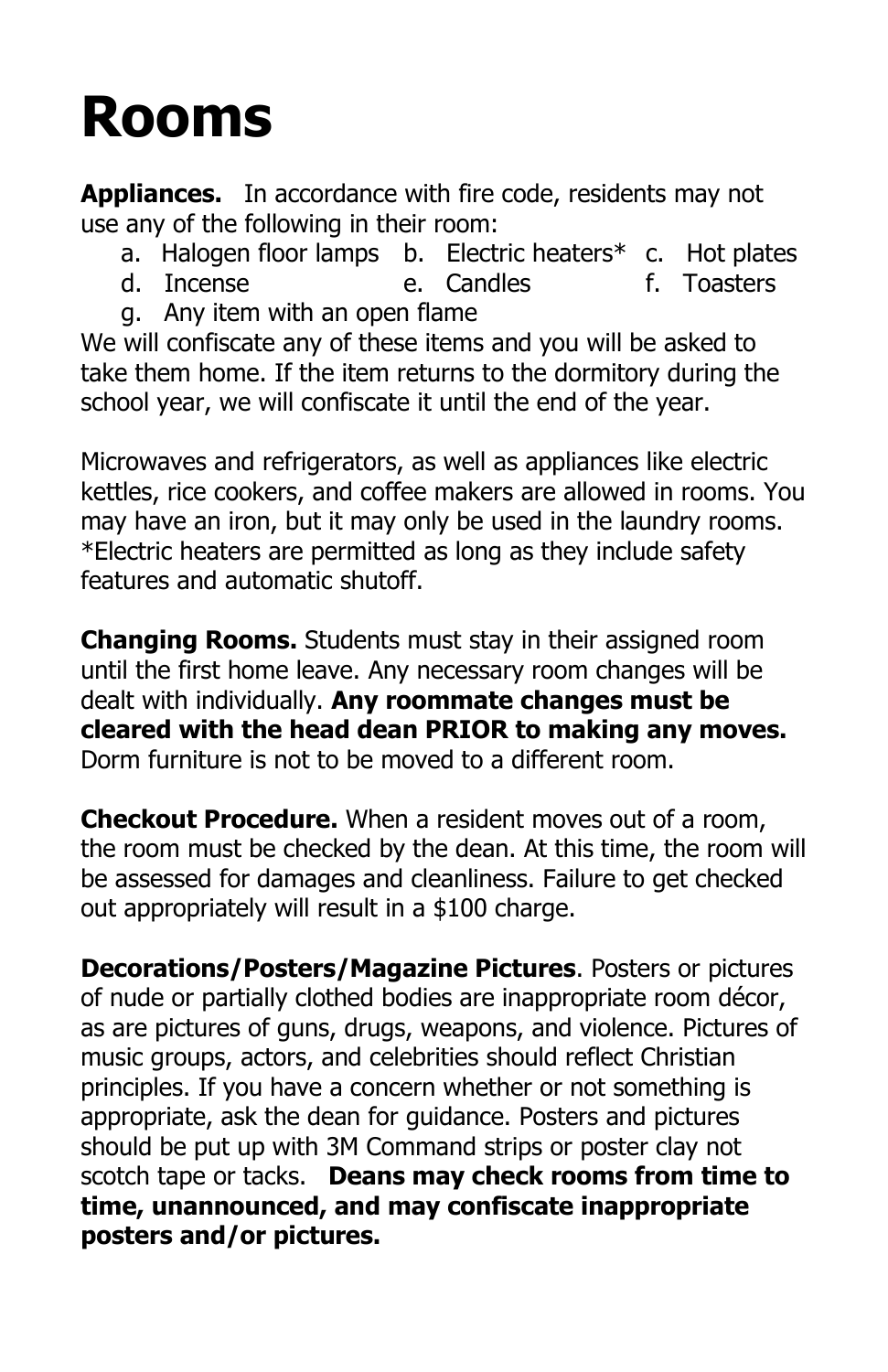There can be no live Christmas trees due to our fire code. Keep paper decorations to a minimum.

**Furniture.** Every effort is made to provide two beds, two chairs, two desks, and two dressers. **Beds must remain assembled and mattresses stay in their frames.** All beds can be bunked. No waterbeds are allowed. Moving furniture or mattresses without permission is a \$25 fine. (See section entitled Room Renovations for additional information.)

**Keys.** One dorm room key is provided for each dorm student. No copies are to be made. Should you lose your key, deans should be notified. A new key will be issued for a \$25 replacement fee. Rooms should remain locked at all times to protect your belongings.

**Maintenance Requests.** The deans make every attempt to keep the residence hall in good repair. If you see something that needs to be fixed, please report it to your dean. Maintenance personnel are kept very busy with the responsibilities placed upon them. They will make every effort to respond to our requests as soon as possible. If the damage is from normal wear, there will be no charge to the student. However, if the damage is caused by the student, they will be charged for labor, materials, and vandalism fees. See fine list on pages 15 & 16.

**Night Check.** Residents are required to be in the residence hall Monday–Thursday at 7:45pm for worship. From this time until morning students are not to leave the dorm unless permission is granted by the dean. Friday and Saturday night curfews are immediately following the scheduled programs. If a student is out on approved leave with parents (but not staying overnight,) they must be back in the dorm by 10:00 pm on Friday, 11:00 pm on Saturday and 9:00 pm on Sunday. **It is the resident's responsibility to be in their own room for all checks.** 

**Personal Property/Confiscation.** Upper Columbia Academy does not assume liability for any student personal property when brought to campus or when confiscated, such as: stereos/stereo speakers, jewelry, posters, firearms, bikes, etc.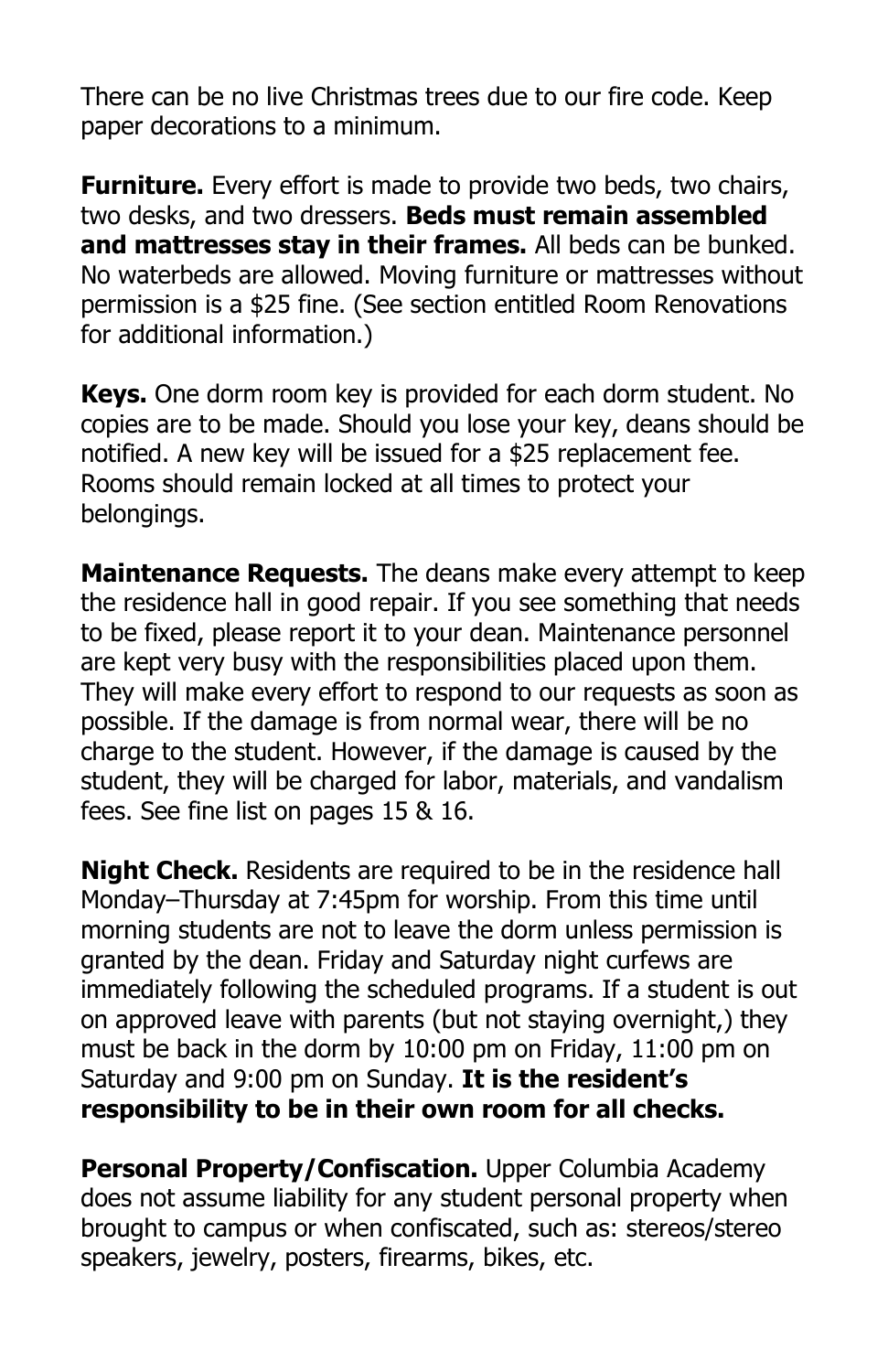**Resident Assistants (RAs).** A Resident Assistant (RA) is a "student dean" placed on each hall. Some of their duties include: assisting the deans, helping to provide a safe and healthy environment, some cleaning, some maintenance, as well as helping with student needs. They represent the deans and should be treated with respect. If you feel that you have been mistreated by an RA, please let the dean know.

**Right of Entry.** UCA reserves the right for a residence hall dean or their representative to enter and inspect a student's room whenever it is deemed necessary. A student accepts this authorization when they rent a room in the residence hall.

**Rooming Alone.** There is the option of rooming alone, based on availability of rooms. However, the school charges \$100 per month for this privilege. Anyone on scholarship is not be eligible for rooming alone.

**Room Assignments.** It is the desire of UCA to provide all students with clean, properly equipped rooms without additional costs to parents. Returning students may reserve a room for the next year. Room reservations for returning students will be determined by your room cleanliness grades, from the highest average score to the lowest. If you maintain a room score average of 8 or better, you may choose to stay in the same room the following year. New students will be assigned rooms by the deans on a first come, first served basis. Room requests are not guaranteed. Some modifications may be necessary in the final placement by deans.

**Room Check**. Room checks occur on Monday, Wednesday, and Friday in the Boys' Dorm and Tuesday, Wednesday, and Friday in the Girls' Dorm. The deans look for: bed(s) made, clothing put away, clean under the bed, desk clean, floor vacuumed, sink/mirror clean, trash emptied, lights off, door locked (pass/fail issue), smell, and overall neatness and appearance of your room. A room score of 5 (Girls' Dorm) or 6 (Boys' Dorm) or below is a failing score. Consequences for failure to maintain room cleanliness are:

• Boys' Dorm – after the fourth room fail residents must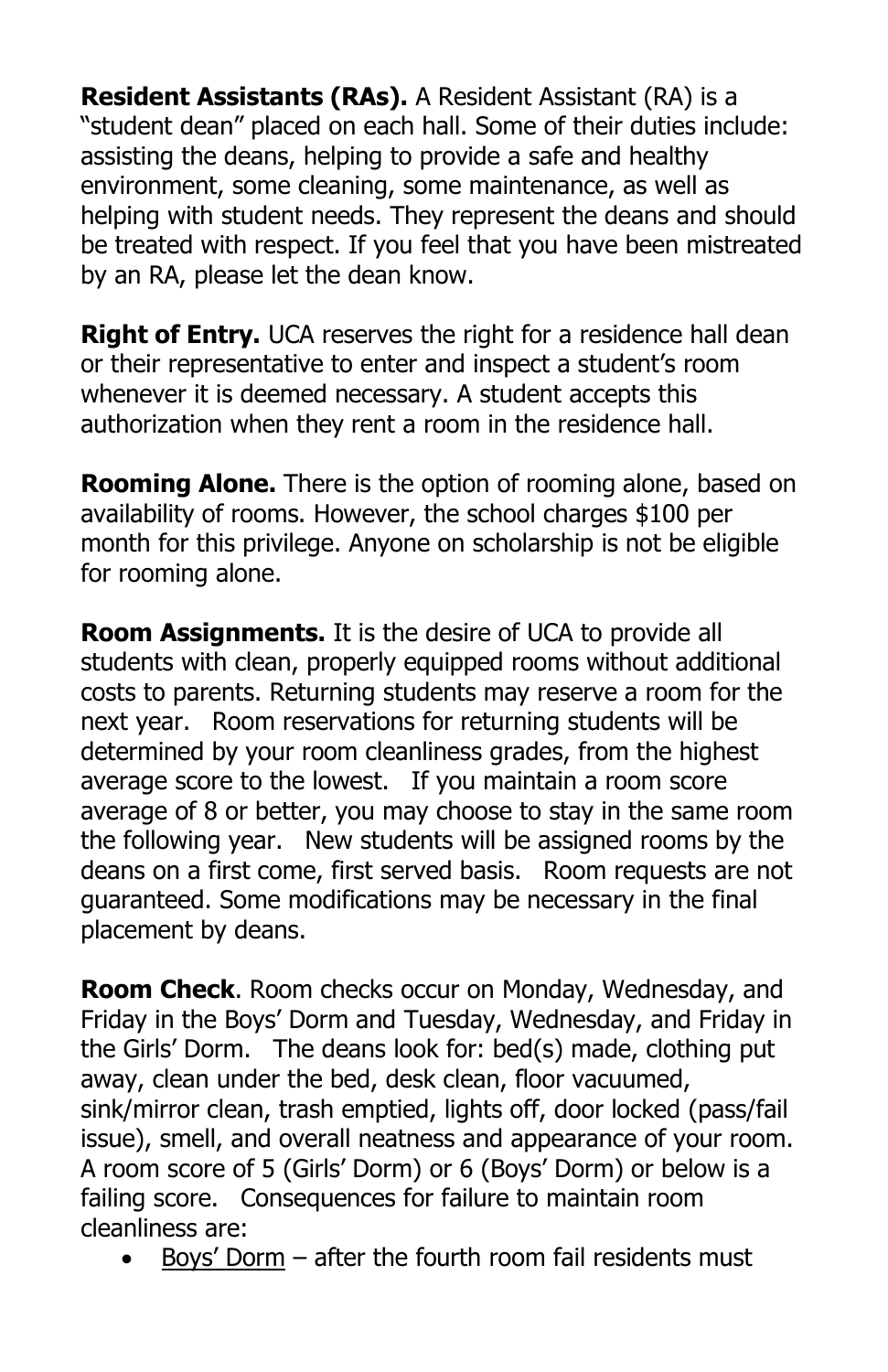score a 10 on room check in the designated amount of time. One hour of community service will be given for any room check that does not meet this standard After the fifth room fail two hours of community service (C.S.) will be given and parents will be contacted. After the sixth room fail the resident will complete a GI clean and three hour of C.S.

• Girls' Dorm – After the second room fail in one week or the third room fail in a month, residents will complete a GI clean.

A GI clean is the removal of all items in the room (excluding furniture), thorough cleaning, and neat replacement of all items. A dean will check at several points during the GI clean to ensure everything is properly cleaned and organized.

**Room Renovations.** Your room should reflect your personality and add to your happiness and comfort while attending UCA. You are responsible for its care including: the walls, furniture, doors, windows, screens and flooring. All decorations should reflect Christian character and life-style. Please observe the following when planning to decorate your room:

- 1. Girls' Dorm Only No room is to be painted without permission from the dean. Paint color must be pre-approved. There must be an adult present while the room is being painted. All painting must give a professional appearance. It must be neatly trimmed and edged. Paint should not be spilled on the floors or run up on the ceiling. Third floor rooms may not be painted.
- 2. Please use poster clay or 3M Command Strips to hang posters on the wall. Tape, tacks, nails, and glue are not permitted, as it will mar the walls and door finishes.
- 3. Students may bring furniture from home only with prior permission from the deans. If students wish to have their own beds, they and their parents are responsible for carefully moving the dorm beds to the storage area. When the student leaves, or at the end of the school year, they will need to put the school beds back in the room.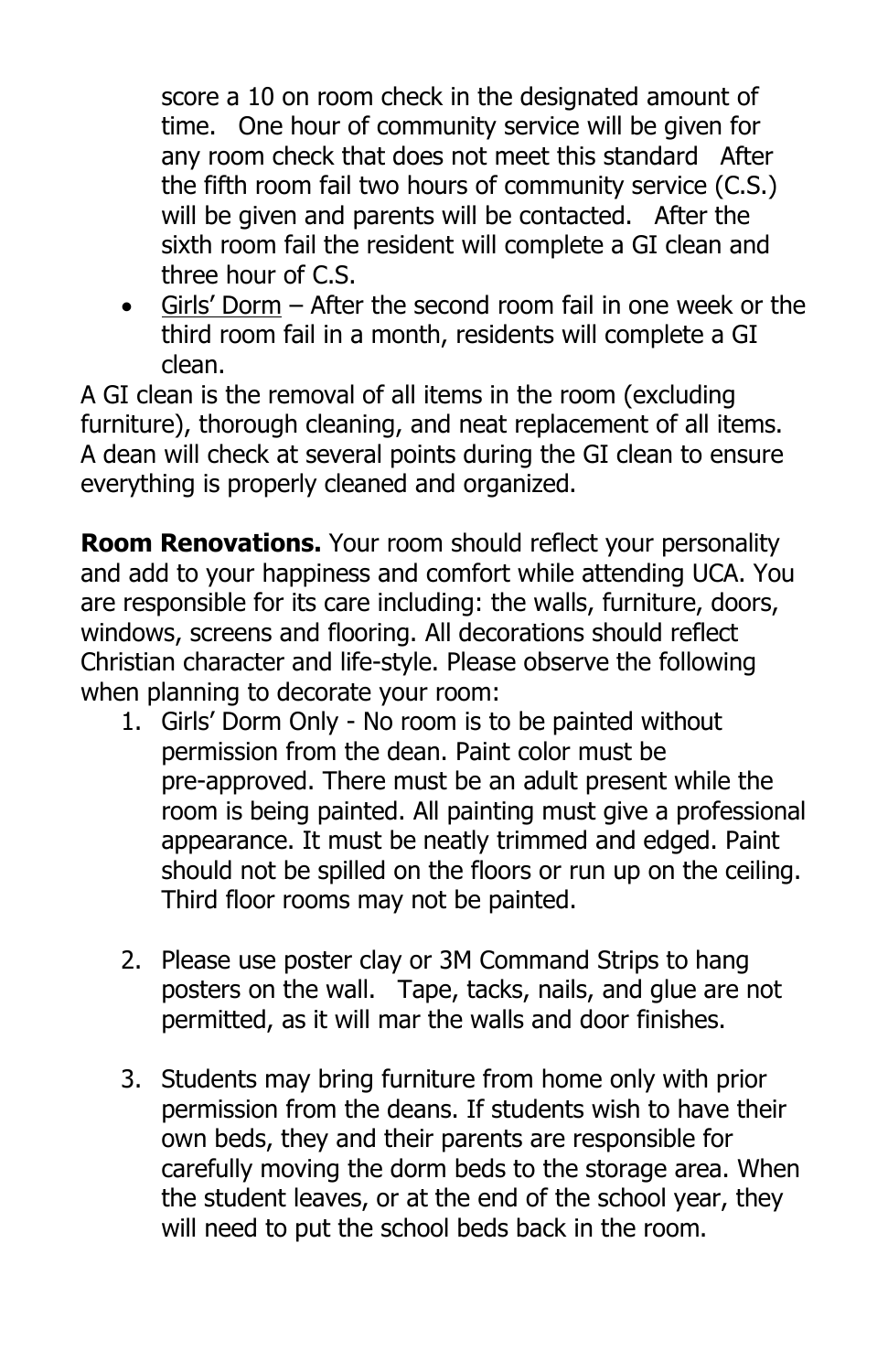# **Leaving Campus**

**Closed Weekends. We ask students to remain on campus during closed weekends**. This is because UCA has special events happening such as Family Weekend, Week of Prayer, Amateur Hour, etc. in which student participation and support is important. There are approximately ten closed weekends during the school year. At times, a parent may need their child to be home on a closed weekend, which is allowed as long as the student has completed and Absence Request Form (available in the deans' offices and front office). **Once students return to campus from a weekend off campus, their leave is officially over, and they may not leave again unless they check out with the dean.**

**Home Leaves/Vacations.** Students are expected to leave campus during all scheduled home leaves and vacations, as both the dormitories and the cafeteria are closed. Scheduled home leaves begin officially at 12:30pm on the scheduled day of leave and end at 9pm on the day of return. If students are going to be later than 9pm, please call the dean and make arrangements. **The dormitories will officially close at 1:30pm the day of home leave and will not re-open until 5pm on the return day. Students whose rides do not coincide with these times will need to find faculty or friends to stay with until their ride arrives, or until the dormitory opens.**

**Open Weekends.** On open weekends students may leave campus for overnight leave to their own home or another established home (adults 25 or older) with proper permissions. They must leave after their last class or work appointment on Friday and return by 9pm Sunday. Open weekends are a privilege. Failure to follow dorm guidelines may result in the loss of your open weekend privilege. **Once students return to campus from a weekend off campus, their leave is officially over, and they may not leave again unless they check out with the dean.**

**\*Due to Covid 19, students are only allowed to go to their own home overnight until further notice.**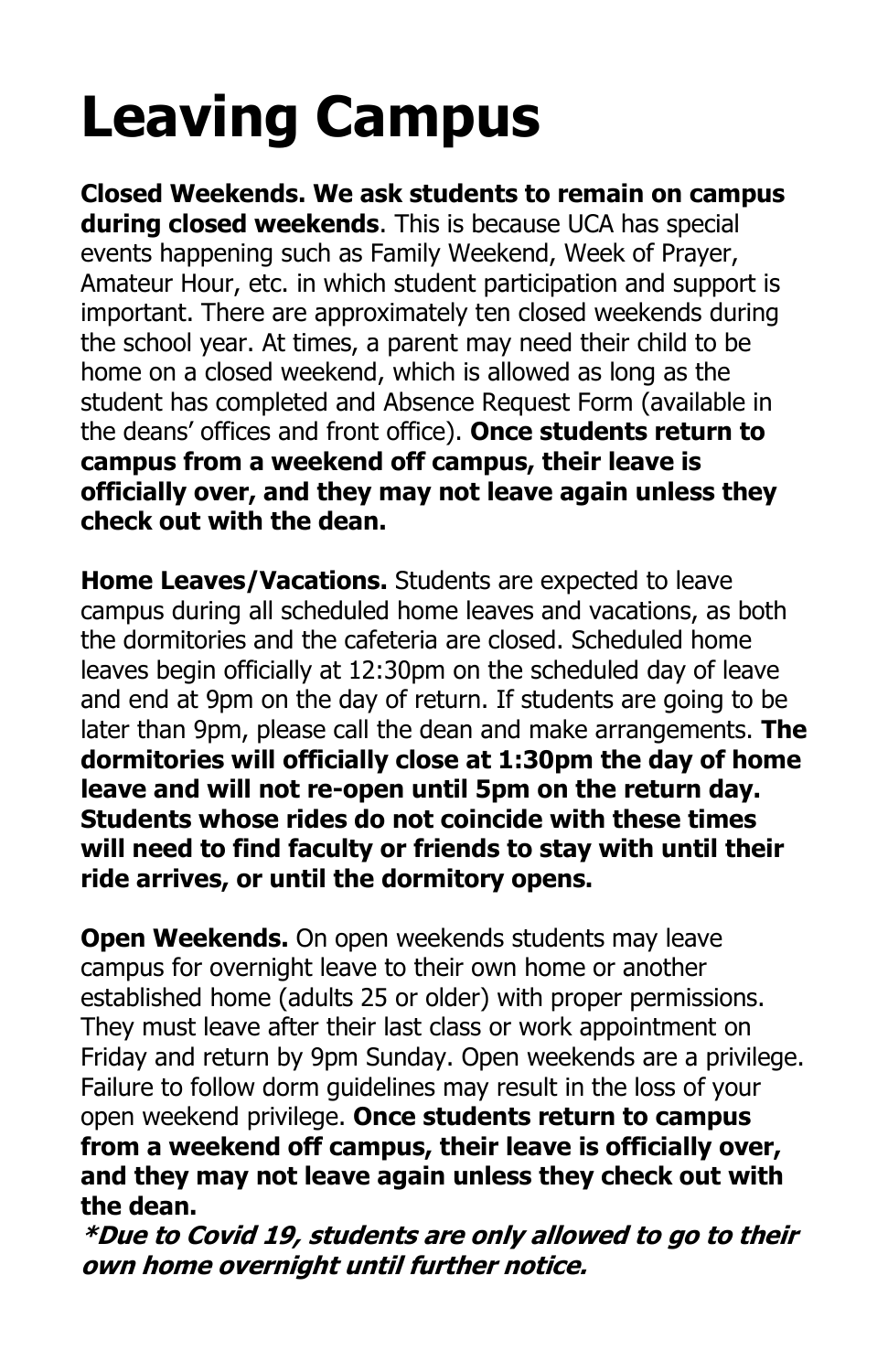**Permissions. Students must always receive permission from their parents/guardians to leave campus unless leaving on a school event or with a staff member.** If students request to go off campus with someone other than their parents, permission from their parent and an invitation from the family they wish to visit must be submitted to the dean, either in person, by email addressed to the dean, or by phone. Many times students ask to go off campus with people not associated with UCA. In accordance with our insurance policy and school regulations, **no student will be allowed to leave with anyone under the age of 21 with the exception of siblings** (with no other student passengers). When leaving for an overnight leave, students may ride with other students and persons under 21 with specific parent permissions. **NOTE: UCA cannot and will not screen drivers listed on permission sheets or given by parental directives. Full responsibility lies with the parent or guardian giving permission.** 

**Signing Out.** Students must sign out at the front desk and see the dean for permission whenever leaving campus **(including faculty homes).** 

### **Town Days and Walking.**

Students are allowed to leave campus by foot or bicycle with permission from the dean, though must always be in groups of two or more. They should always walk on the side of the road with oncoming traffic (the left side,) so that they can see vehicles approaching.

Even numbered days: Guys walk east towards Liberty Odd numbered days: Guys walk west towards Bradshaw Rd. Girls' days and directions are the opposite.

All students must be back on campus before dusk and must refrain from walking on the railroad tracks.

**Weekend/Overnight Leaves.** Anytime a student leaves the dormitory overnight, a leave slip must be filled out and approved by a dean **before departure.** Weekend leave slips should be turned into the deans' office by 8:00pm Thursday evening**. Never**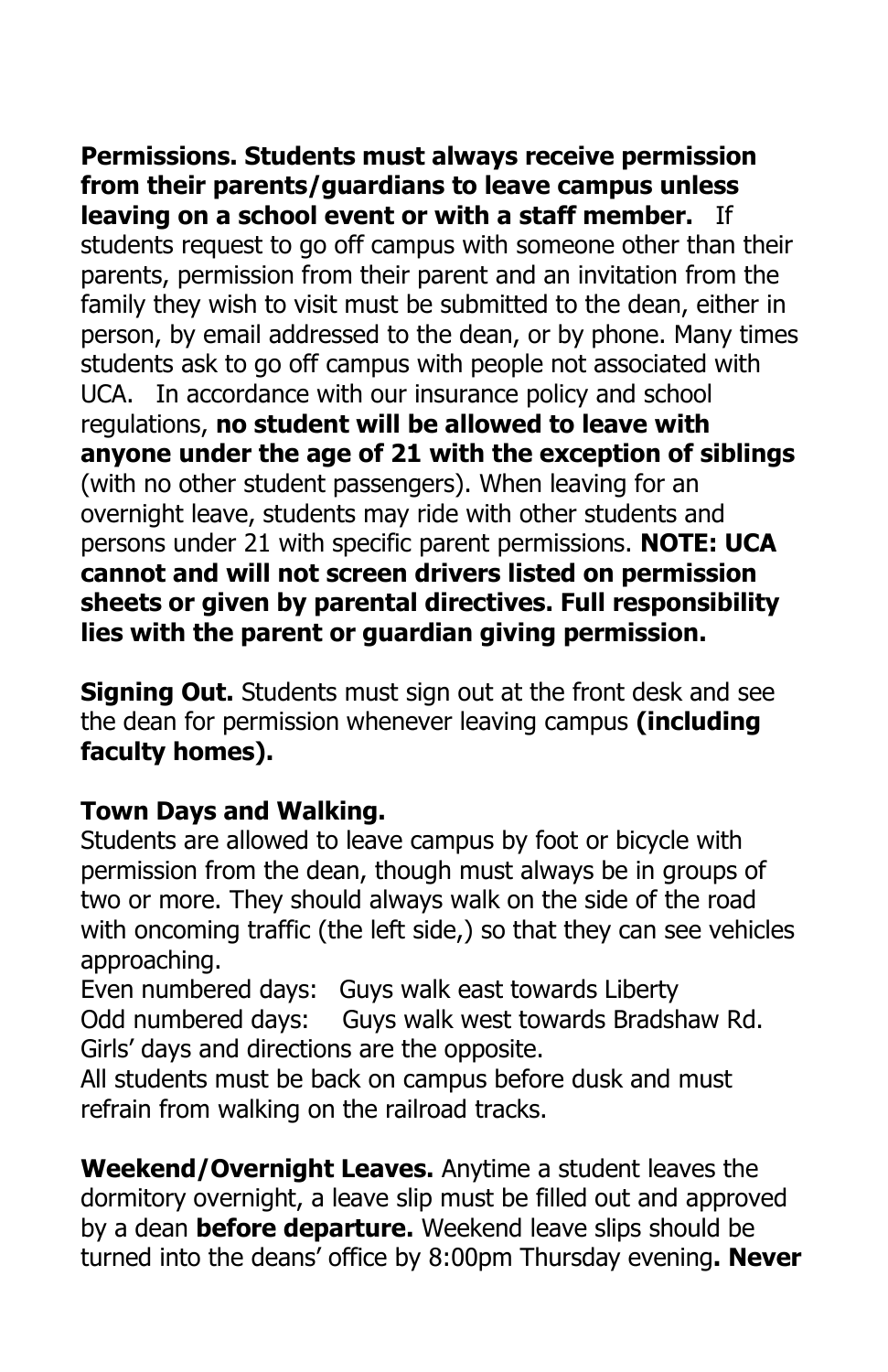**leave without the approval of a dean**. Falsification of a leave slip will result in disciplinary action. If students wish to extend their weekend leaves, they must speak to the dean on duty. Any classes or work appointments missed must be pre-approved by Ad Council and are due by 5:00 pm on the Monday afternoon before the requested date(s). **PLEASE NOTE**: **Students should be back to the dorm by 9pm on Sundays after open weekends and on the last day of home leaves. \*Due to Covid 19, students are only allowed to go to their own home overnight until further notice.** 

### **Leaving campus for the day.** Due to Covid-19, UCA is

restricting students from leaving campus for day trips unless they have a parent present to transport the students. Students may not drive themselves to their own home or other's homes for the day. A parent must come pick up their child and other students for any trips that are not overnight. Students may still drive themselves home for weekend leaves and homeleaves with parental permission.

Seniors Privileges will begin after September homeleave. Seniors will be allowed to check off campus one evening a week (Monday or Tuesday. Even numbered days senior girls will be able to check off campus and odd number days senior boys will be able to check off campus). We hope to open these privileges up more to seniors as the year goes on based on Covid 19 guidelines.

## **Dorm Life**

**Basketballs, Soccer balls, etc.** Athletic balls are not to be used in the dorm. This is includes bouncing or kicking basketballs, soccer balls, golf balls, etc. Violating this will result in your ball being confiscated.

### **Bikes and Bike Storage. Please provide your own bike**

**lock.** There is bicycle storage for each dorm. Your bike needs to be stored in one of these locations and is not to be stored under stairwells. **Bikes are not to be ridden in the dorm**. Bikes that are violating these rules will be confiscated. Skateboards and rollerblades/skates must also not be used in the dorm.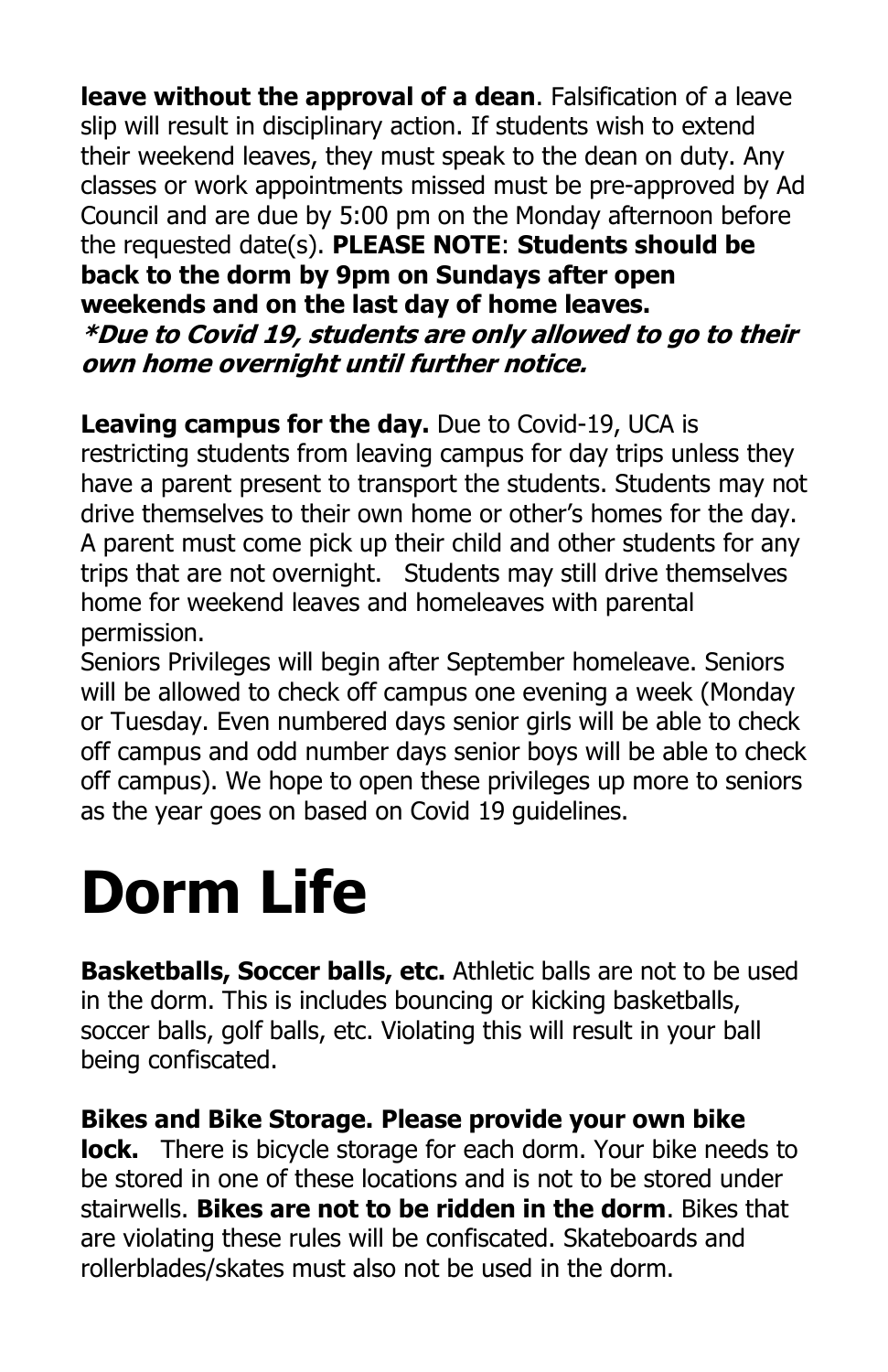**Cars.** If you have a car on campus, it MUST be registered with the deans' office and parked in the assigned lot. **It is NOT to be parked in front of either dorm.** If parked illegally, the privilege of having a car on campus or having senior car privileges may be revoked and the student will be fined \$25. **Students may access cars only with deans' permission.**

**Cell Phones.** Each evening cell phones, personal listening devices (iPods, etc.), and e-readers (Kindles, Nooks, etc.) must be turned in to the designated area five minutes before bedtime. These phones will be monitored by a security camera. Students may pick up their phones any time after 5am. On weekends, students will turn their devices in at 10:25p on Friday night and must turn them in again before Sabbath School if they have picked them up in the morning. They can then pick them up after church. Devices do not need to be turned in on Saturday night. If a student needs to use their phone to talk with a parent or call a dean, they are welcome to pick up their phone, use it, and then return it to its appropriate space. Village students staying in the dorms will be expected to follow these guidelines for their devices as well. Students are responsible for turning their devices in on time. Failure to do so will result in loss of that device the following day. Turning in a 'dummy phone' or possessing multiple phones in order to avoid being without their phone overnight will result in the following discipline: 1st offense – three day suspension; 2nd offense – five day suspension; 3rd offense – dismissal from school. Seniors on Deans' List at 3rd quarter midterm and thereafter will have the privilege of keeping their devices every night.

Students must leave their phones in the dorm during Vespers, Sabbath School, Church, and Week of Prayer worships. If it is seen during worships it will be confiscated. See the 'Media Policy' for more details.

Seniors on Deans' List for 3<sup>rd</sup> Quarter Midterm and on are not required to turn in their cell phone at night.

**Cleats and Barn Boots.** Cleats must not be worn in the dormitories. Cleats should be put on after leaving the building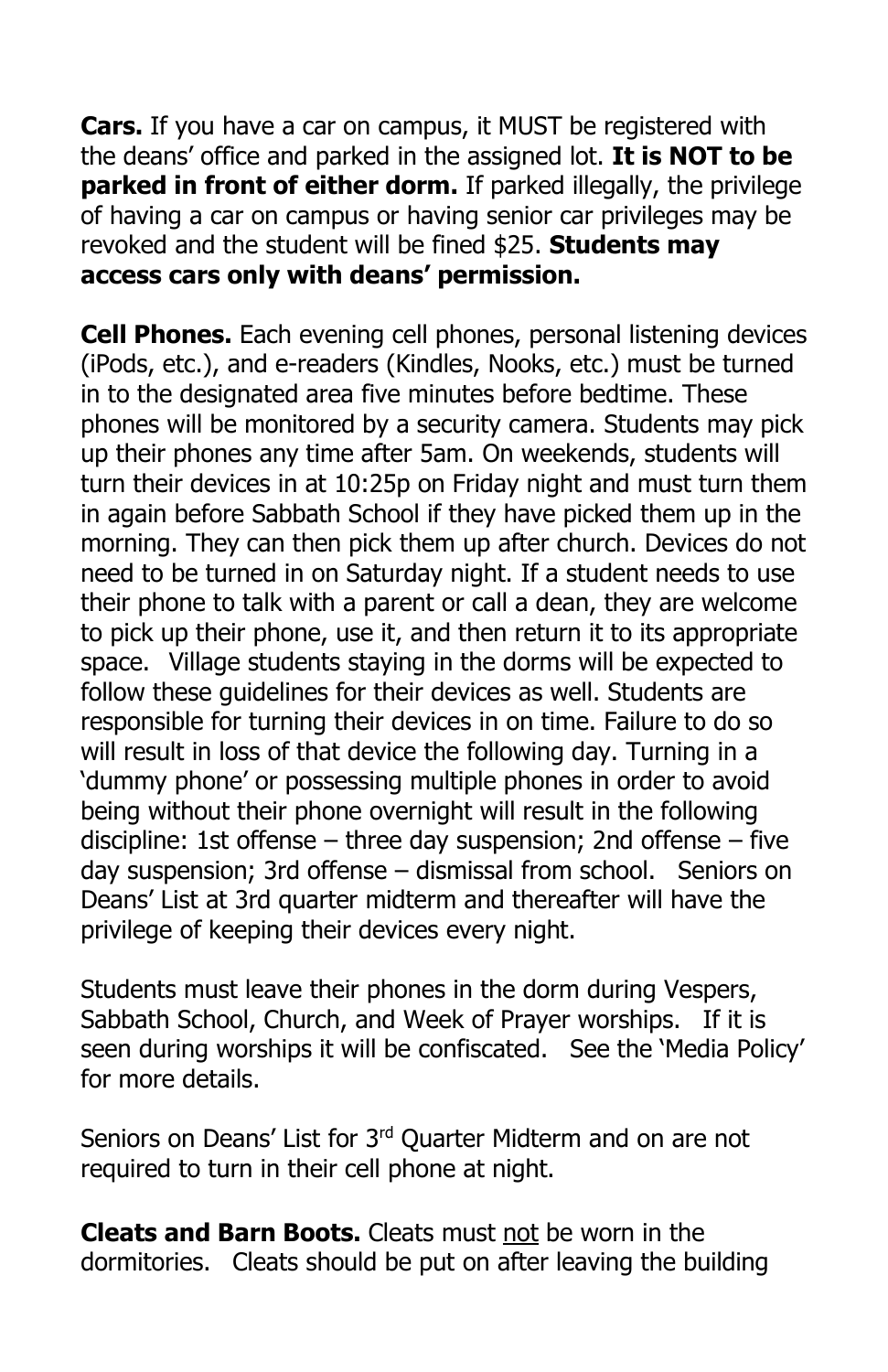and removed when entering the building. After spending time at the barn, students should thoroughly clean boots before walking through buildings.

**Communication from the deans.** Teams, email, and bulletin boards must be checked several times daily. Residents are held responsible for checking these locations regularly.

**Community Service.** Community Service is given by deans and/or RAs for absences and tardies to night checks, worships, and assemblies as well as other minor discipline. Not completing community service in a timely fashion can result in loss of cellphone or other devices until the community service is complete.

**Computers.** Computer use at UCA is a privilege. Playing computer games after lights out, computer hacking, inappropriate use of the network, accessing inappropriate content on the internet, or using the computer for other activities to the extent that the student's grades or cooperation with dorm policies are negatively impacted are all abusing this privilege and will result in confiscation of the computer. (Please carefully read the media & acceptable use policies.)

**Deans.** Your deans are here to assist you with all dorm related questions. Please come to us first with any concerns or questions about the residence halls, policies, or issues between residents.

**Deans' List.** The deans like to celebrate students for having good citizenship, being positive members of campus, and strong role models in the dorms. To be included on Deans' List, students must:

- Have good citizenship (cannot be on social, have any academic integrity issues, suspensions, or violations for disrespect)
- Be Category 1, 2, or 3
- Pass every room check
- Be on time to all worships and assemblies
- Not be on Academic Attendance Contract
- Have no Dress Code or Technology Policy Violations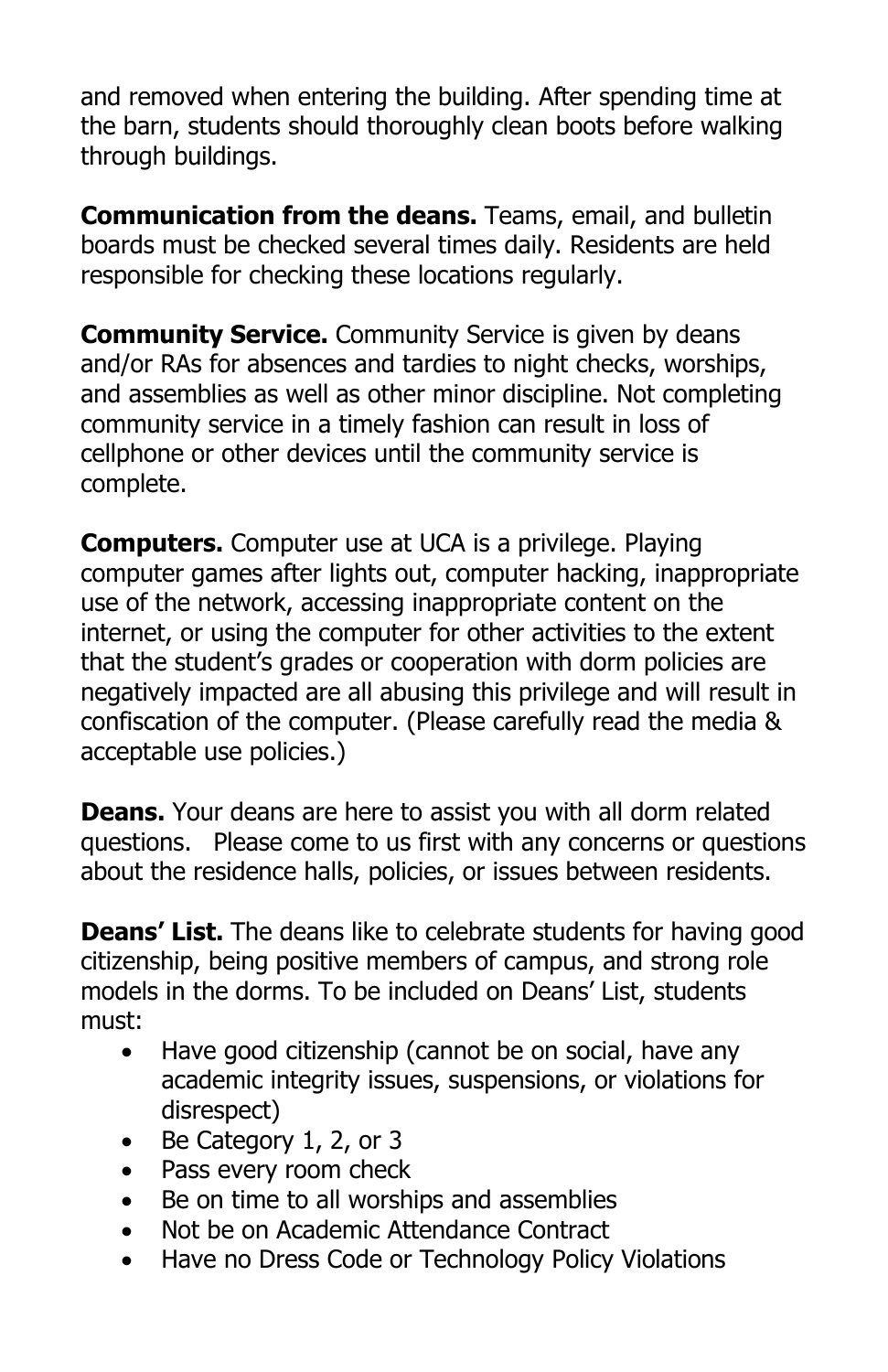A new Deans' List will be calculated every 4.5 weeks at every Midterm and Quarter. There are incentives and rewards at each new calculation period, as well as for making Deans' List every period for the entire school year.

**Discipline.** Residence hall discipline will be administered as outlined in the Student Handbook. Students are responsible for the choices they make. Part of the dorm staffs' commitment is to hold residents accountable for those choices. The relationship of dean and student is the key to successful redemptive discipline.

**Dorm Store.** The dorm has a store stocked with frozen pizzas, burritos, chips, drinks, and other snack items. The deans have made an effort to find healthier alternatives and reduce sugary items this year. It also supplies some necessary school items.

**Dorm Television and Movies.** TVs, game consoles, and movies are not allowed in the dorm. There is a TV located in the Lobby in the guys' dorm and in the Front Lobby in the girls' dorm. These areas are open at specific times.

**Dress Code.** Our students are expected to be tastefully and appropriately dressed at all times. Clothing that conveys a message contrary to the philosophy of UCA such as inappropriate music, sex, drugs and alcohol, tobacco products, and occultism will not be permitted.

If inappropriate dress is worn either to school or church, you may be sent back to the dorm to change your clothes, the garment may be taken and kept until the end of the year, and your tardy or absence due to having to change clothes will be unexcused. **For further guidelines see the Student Handbook.** 

### **Appropriate Attire in the Residence Halls.**

**Boys' Dorm:** In the lobby, second floor, and chapel, shirts and pants/shorts must be worn at all times.

**Girls' Dorm.** In the lobby, deans' office, front desk area, and chapel shirts and pants/shorts must be worn at all times.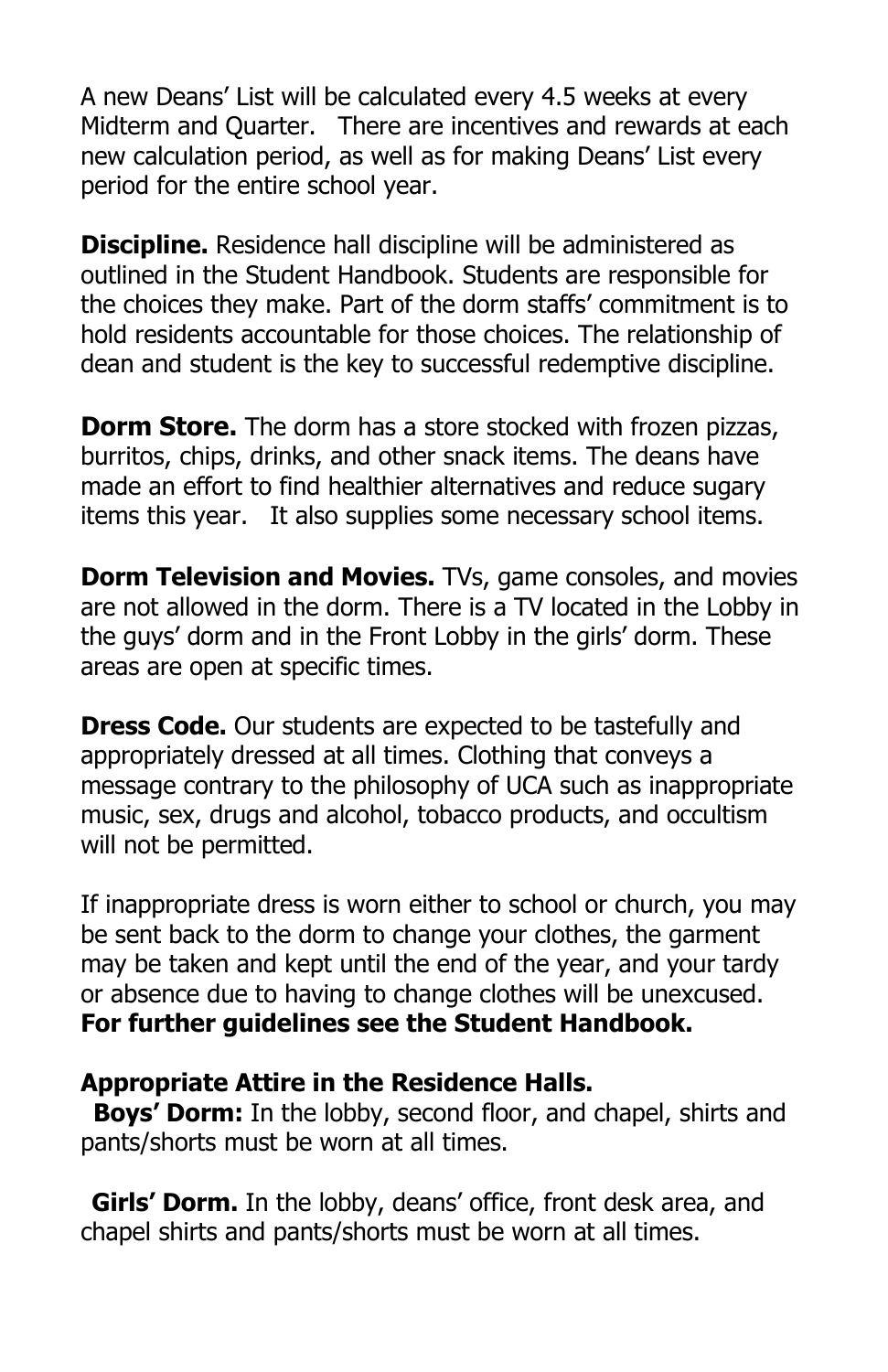**Gender.** Upper Columbia Academy encourages students to find their identity in Christ. UCA recognizes the tremendous social and peer pressure on adolescents to find identity in other aspects of the human experience such as one's gender and sexuality. In the case of gender identity, if a student chooses to transition while at UCA, they will be asked to withdraw for their own wellbeing because UCA is not equipped to support this extensive and emotional process.

**Fighting.** Physical abuse, assault, and verbal threats made to another person, or conduct that endangers the health or safety of others, either on or off campus, will result in discipline and possible dismissal from school. This includes making harassing, threatening, obscene, or sexual inferences over the phone or internet.

**Fines.** When school property is broken or damaged by a student, the student will be assessed the actual cost of the repair\* plus the fine.

It may be necessary, due to time and available manpower, to use the services of a local repairman to repair the damage. The following infractions and accompanying fines are in effect for the current school year:

| Exiting by unauthorized means                        | \$25.00          |
|------------------------------------------------------|------------------|
| Removal or damage of window screen                   | \$150.00         |
| Possession or use of firecrackers                    | \$100.00         |
| <b>Open Flame/Incendiary Devices</b>                 | \$100.00         |
| Tampering with smoke detectors or fire extinguishers | \$100.00         |
| <b>Pulling a false fire alarm</b>                    | \$100.00         |
| Pets in the dormitory                                | \$100.00         |
| <b>Improper Checkout/Cleaning Fine</b>               | \$100.00         |
| Improper Homeleave Checkout                          | \$50.00          |
| Moving in before Registration Day Charge             | \$50.00          |
| Vandalism                                            | \$100.00         |
| Tampering with electrical, internet, or              | \$100.00         |
| Replacement of a key                                 | \$25.00          |
| Possession of an unauthorized key                    | \$150.00         |
| Possession of a master key                           | \$250.00         |
| Car on campus without permission                     | \$25.00          |
| <b>Media Violation</b>                               | See Media Policy |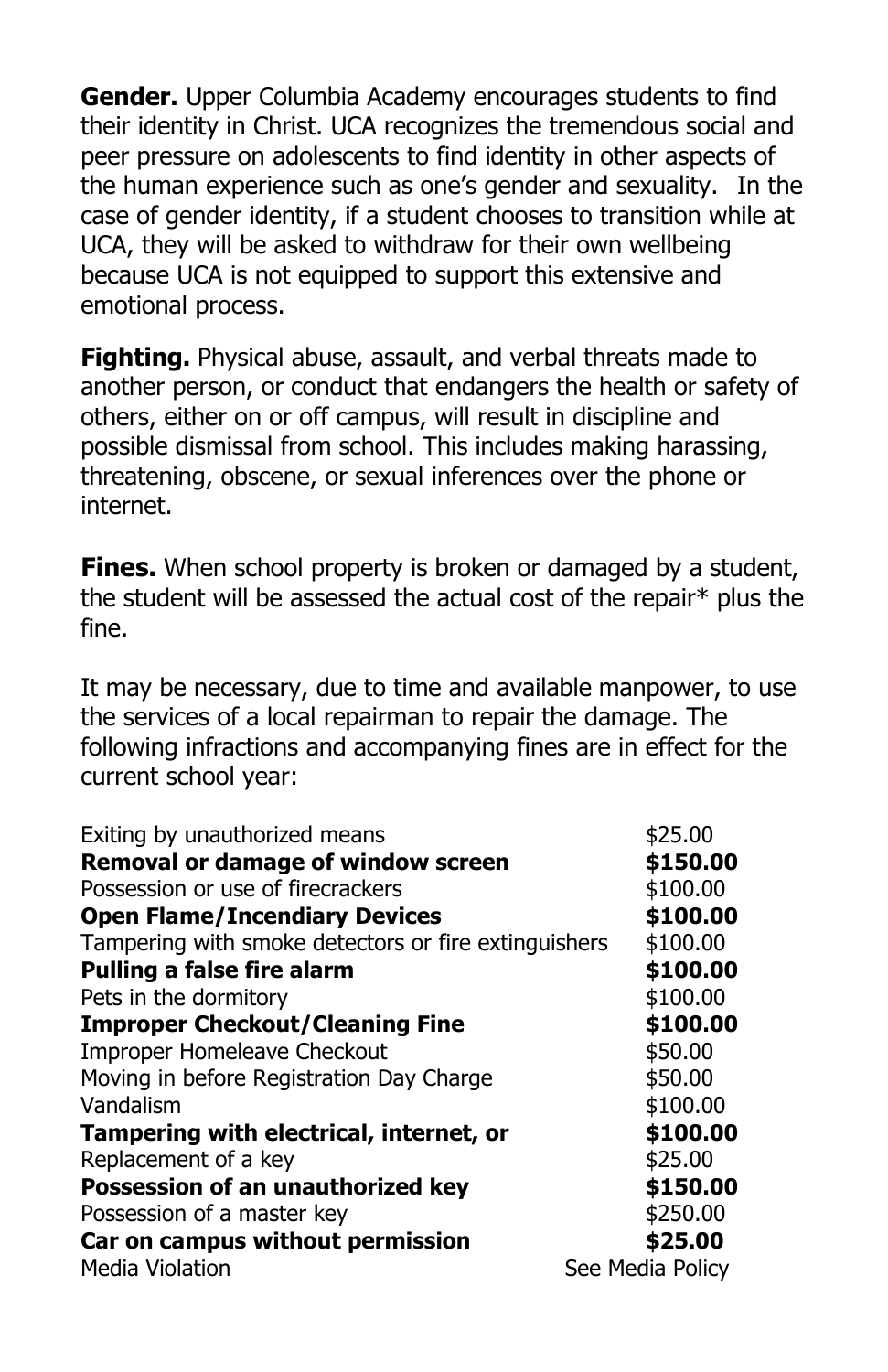When fine charges are incurred, they are to be taken care of by the end of the quarter. A student's continued enrollment may be affected by the non-payment of fines.

At times, it becomes necessary for the deans to confiscate items. **The deans will use their discretion in deciding which items will be returned. The school accepts no responsibility for lost or stolen items even if the item has been confiscated.**

**Firearms.** All guns, rifles, martial arts weapons, sling shots, air soft guns, replicas, and starting pistols are strictly prohibited. Many weapons on school property constitute a felony and will be dealt with severely.

**Food and Drink**. Items brought by individuals into the dorm are not to be sold. Food or drink being sold in the dorm is subject to confiscation. We discourage the use of caffeinated drinks on campus and all drinks offered are caffeine-free. **There are absolutely no energy drinks allowed at UCA.** All food and drink should be kept in sealed containers to prevent unwanted bugs and mice in the residence hall. Food preparation should be done in the residence hall kitchenette. Meat is discouraged in the residence hall and must not be cooked in the kitchenette.

**Front Desk.** The front desk worker is helpful in locating phone numbers and other general information about the campus. This is also where you will find your mail and messages. The front desk area is limited to the desk worker on duty.

**Guest Rooms.** At this time, guestrooms are not available in either dorm to limit possible spread of Covid-19.

**Guest Policy.** Guests are permitted to visit dorm rooms with permission from the dean. Overnight visitors are not permitted at this time.

**Hazing and Bullying.** "Hazing" refers to any activity done to a person which humiliates, degrades or risks emotional and/or physical harm, regardless of the person's willingness to participate. A student who engages in, or conspires to engage in hazing, or commits any act that could injure, degrade, or disgrace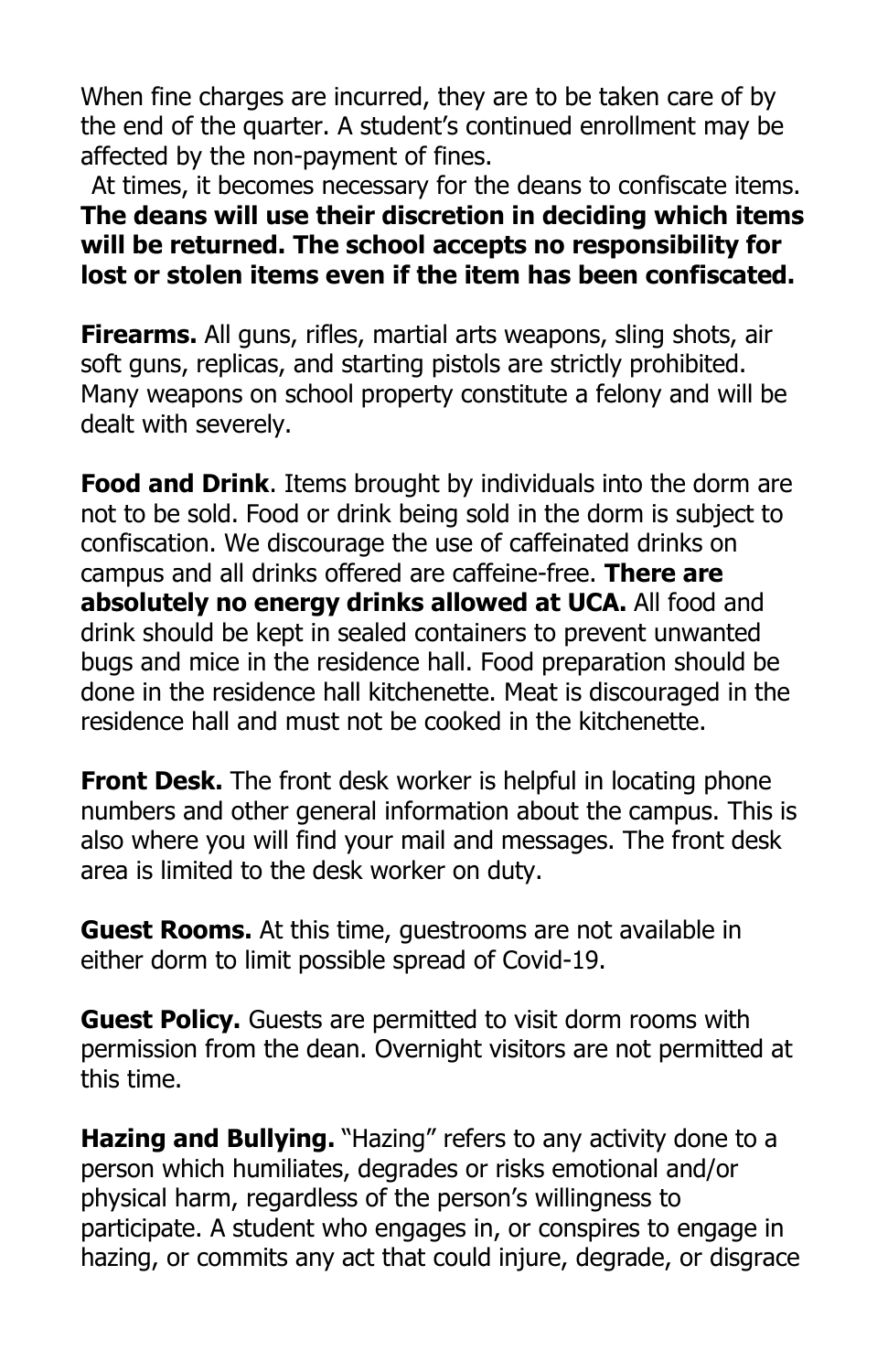a fellow student will be subject to serious discipline which may include dismissal.

**Kitchenette.** There is a kitchenette located on first floor of the girls' dorm and second floor of the guys' dorm that is furnished with a stove, oven, refrigerator, and microwave. To use the kitchenette, a student must leave their key or phone as a deposit at the front desk. When they are finished, the desk worker will check that the kitchen is clean and return the key to the student. This will ensure that the kitchenette will be clean for the next resident's use. All pots and pans should stay in the kitchenette. Preparation of meat is not allowed in the dorm kitchens.

**Laundry Rooms.** There are laundry rooms located on the center hall of each floor of the girls' dorm and on the first floor in the guys' dorm. Quarter operated washers and dryers are available in this area. Washers require \$0.50 and dryers \$0.25. UCA is not liable for stolen laundry. Remove clothes promptly so that the machines are ready for the next user. The laundry rooms are locked half-an-hour before sunset on Friday evening, and are opened half-an-hour after sundown on Saturday evening. UCA is not responsible for damaged items in washers or dryers. If a resident experiences a problem with a machine, please let the dean know.

**Lighting**. Overhead lights are provided in the living quarters. These are not to be covered or have bulbs removed, as they should be the main source of light in the room. Black lights, strobes, and disco balls are allowed, but are not to be used during study hall and Sabbath hours. All lights must be turned off when leaving the room.

**Lights Out**. Lights out is scheduled for 10:00pm on weeknights. Fr/So must be in their rooms with lights out at 10:00pm. Jr/Sr must be in their rooms at 10:30pm. Further study time must be arranged with the dean. No alternate power supplies are to be used after lights out.

**Lobby.** These areas provide a place in each dorm to relax with friends, and are a public area to be enjoyed by all in a casual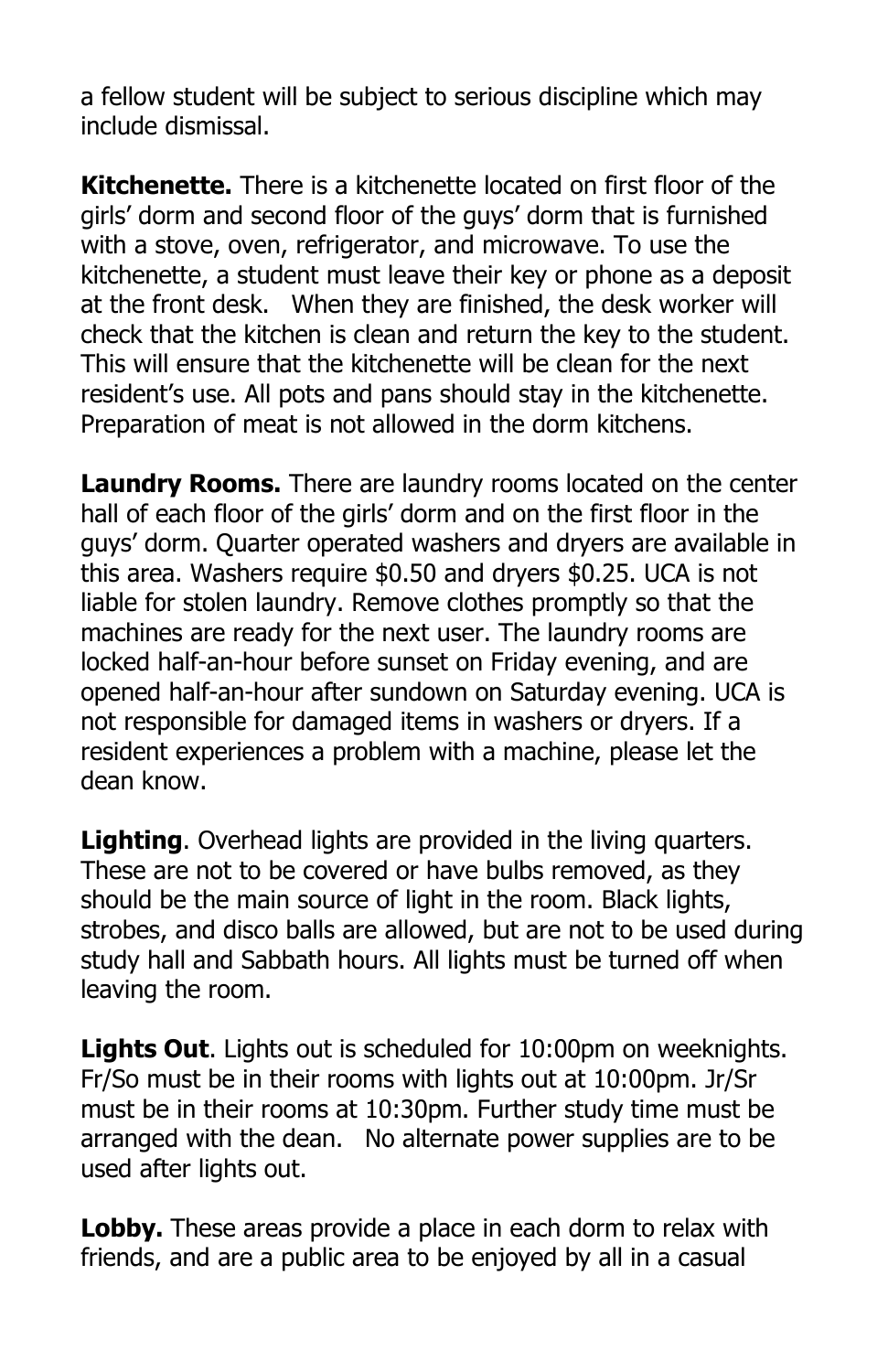manner. Couples who violate the purpose of the area will be banned from its use. Masks must be worn in lobbies at all time. Lobby hours are:

| Monday:   | Boys Dorm 6-7:30pm            |
|-----------|-------------------------------|
| Tuesday:  | Girls Dorm 6-7:30pm           |
|           | Wednesday: Boys Dorm 6-7:30pm |
| Thursday: | Girls Dorm 6-7:30pm           |
| Saturday: | Girls Dorm 1:30pm-3:30pm      |
|           | Boys Dorm 3:30pm-Dinner       |
| Sunday:   | Boys Dorm 11am-2pm            |
|           | Girls Dorm 2pm-4pm            |
|           |                               |

**Mail/Messages.** Mail is delivered to your mailbox (Girls Dorm) or room (Boys Dorm) around 2:00pm Monday through Friday. Phone messages and package slips are also put in your mailbox. Packages are safely stored in a cupboard and can be picked up by presenting your package slip to the desk worker (Girls' Dorm). Pachages will be delivered to your room (Boys' Dorm).

**Masks.** Masks are required in dorm worship. Students working in the dorm are required to wear a mask while working due to labor requirements. When having large gatherings in individual dorm rooms masks are recommended but not required.

**Media.** Each student is required to read and sign the Media Policy when they register. This contract outlines UCA's policies and each student is responsible for knowing and following these rules.

**Musical Instruments.** Electric keyboards and guitars may be played with headphones. Acoustic guitars can be played at a moderate level that cannot be heard on your hall. All other instruments can be practiced in the music building.

**Pets.** No pets are allowed in the dorm with the exception of fish. A \$100.00 fine is charged for violation of this policy. Parents and friends who visit residents must leave their pets at home or in their cars until they receive permission from the dean for them to be in the dorm.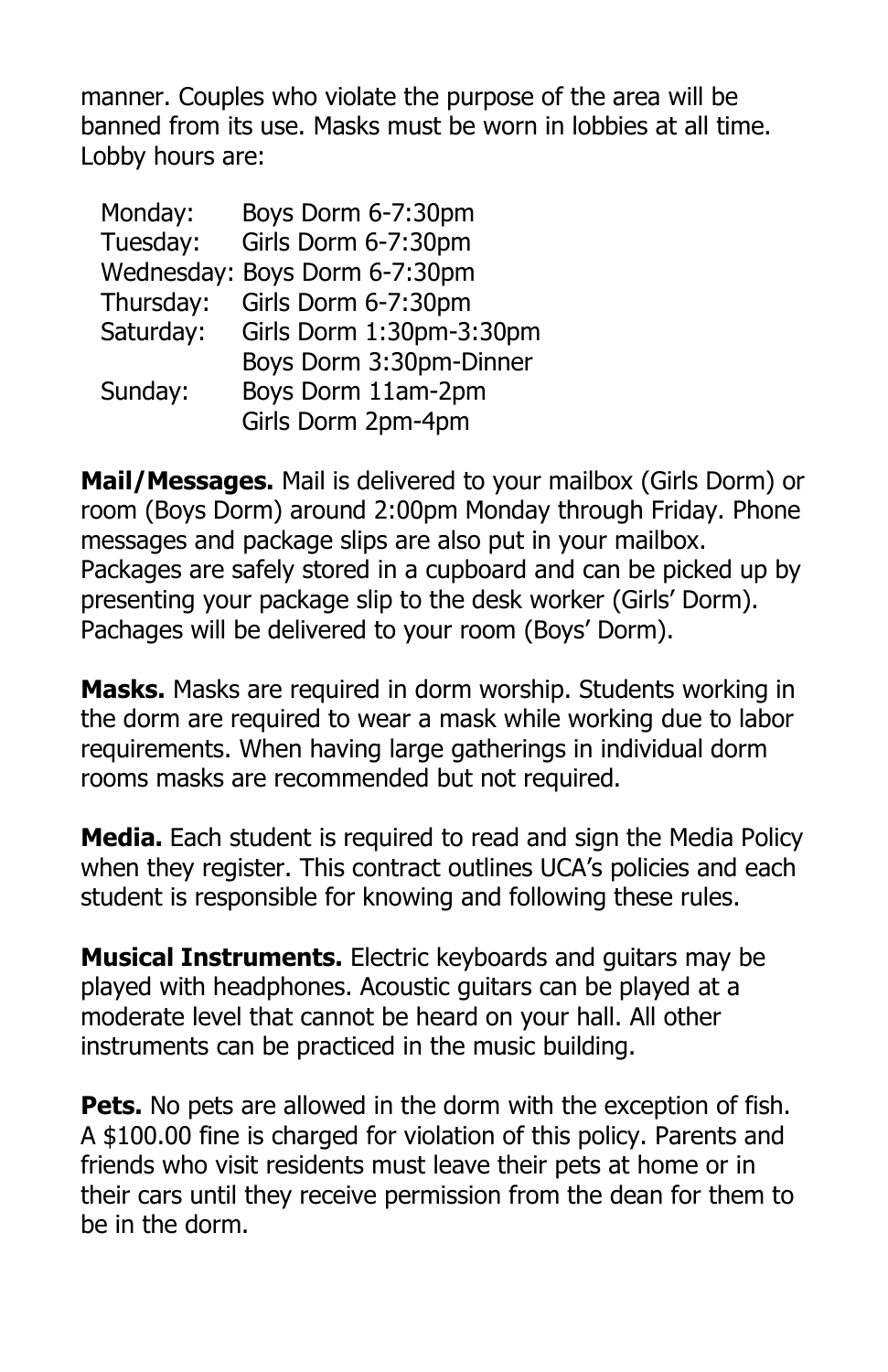**Pornography.** Degrading or pornographic magazines, media, and posters or any items that promote pornography are inappropriate and must not be in the residence hall or on UCA's campus. Those who possess any of the above will be subject to discipline.

**Public Displays of Affection.** UCA has a "hands off" policy. This includes holding hands, snuggling, kissing, sitting on each other's laps, and backrubs. Students may be put on "social" for violating this policy.

**Sabbath Activities.** Students are encouraged to participate in the planned Sabbath afternoon activities. The greater the participation, the more opportunity for the events to be worthwhile and memorable.

**Self Harm.** Upper Columbia Academy views self-harming behaviors as a symptom of deeper emotional concerns and therefore strives to address the underlying issue instead of focusing on the symptom. If a student is engaging in non-suicidal self-harm, parents will be informed as appropriate. In the case of self-harm that requires medical intervention or has accompanying active suicidal ideation, parents must be informed.

**Student Health.** When residents are sick, they should come to the deans' office between 7 and 7:45am for evaluation and to be put on sicklist. Do not miss any classes or appointments without permission from the nurse or the dean on duty. If appointments are missed without making prior arrangements, these absences may not be excused. When students are put on sicklist, they are to remain on sicklist for the entire day with only a few exceptions. They are to stay in the sick room except for when using the bathroom, and are not to have visitors without permission from the dean. Once on sicklist, do not return to classes, work, or recreation period without the nurse or dean's permission. Doing so will result in the classes not being excused. When students are on sicklist it is their responsibility to make sure their work supervisor knows that they will be absent from work.

Each morning every student must complete a health assessment. If a student does not pass the health assessment they will be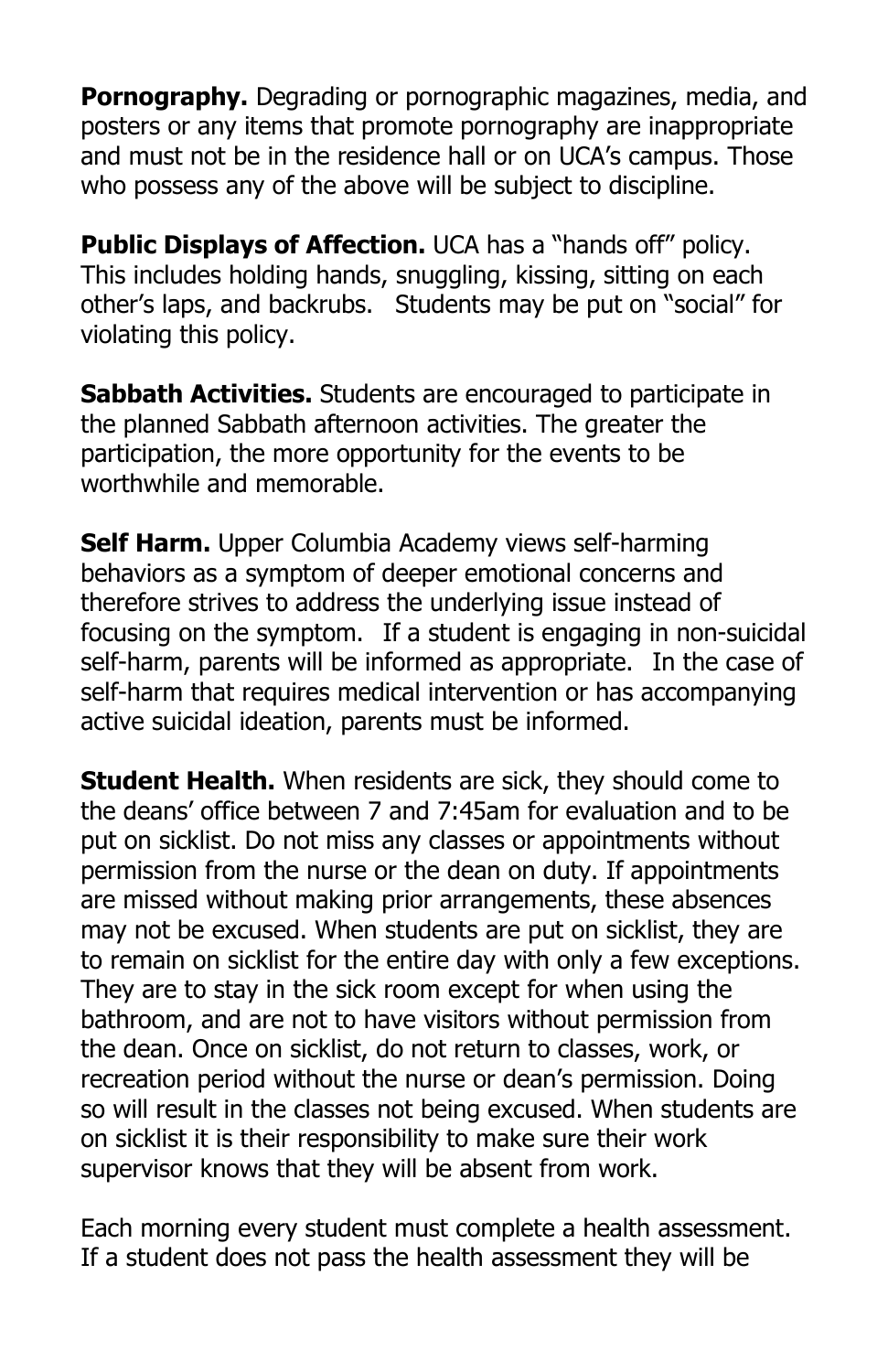assessed by the school nurse. Further information about UCA's Health and Safety Reopening Plan can be found on the UCA website.

If you get hurt while anywhere on campus or at a school activity, please report it to the supervising adult and then to the dean. Work accidents should be reported to the work supervisor immediately. An accident report must be filled out within 24 hours of injury.

**Study Hall**. Study time is provided from 8:15pm to 9:30pm Monday through Thursday and 9:00pm to 9:30pm on Sunday. All residents are expected to be in their own rooms or in the study room for first check. How students can spend their time is dependent on their "category." 'Strict Study Hall' means that a student must be in their room or the study room. 'Relaxed Study Hall' means that students can be in a friend's room or doing laundry or showering with permission from their RA.

 **Category 1:** All grades are As or Bs, so students have relaxed study hall from 8:15-9:30pm.

**Category 2:** Students have all As, Bs, and Cs, so have strict study hall from 8:15-9pm and then relaxed study hall from 9-9:30pm.

**Category 3:** Students have one D or more Cs than As and Bs, so have strict study hall from 8:15-9:30pm.

 **Category 4:** Students have two Ds or one or more Fs so have a special study hall called 'Cat 4' in the guys' dorm and GRO (Grade Raising Opportunity) in the girls' dorm from 8:15-9:30pm Students are to be in their own rooms or the study room for all check-ins or have made prior arrangements with their RA or the dean on duty.

**Visitors of the Opposite Gender**. Our residence hall is not co-ed. Remember that students of the opposite gender found anywhere in the dorm other than the main lobby or deans' office will be dismissed from school, as well as other persons involved. Members of the opposite gender are welcome to visit in the main lobby during posted lobby hours. **Any member of the opposite gender, including relatives, must receive permission from a dean to visit a student's room.**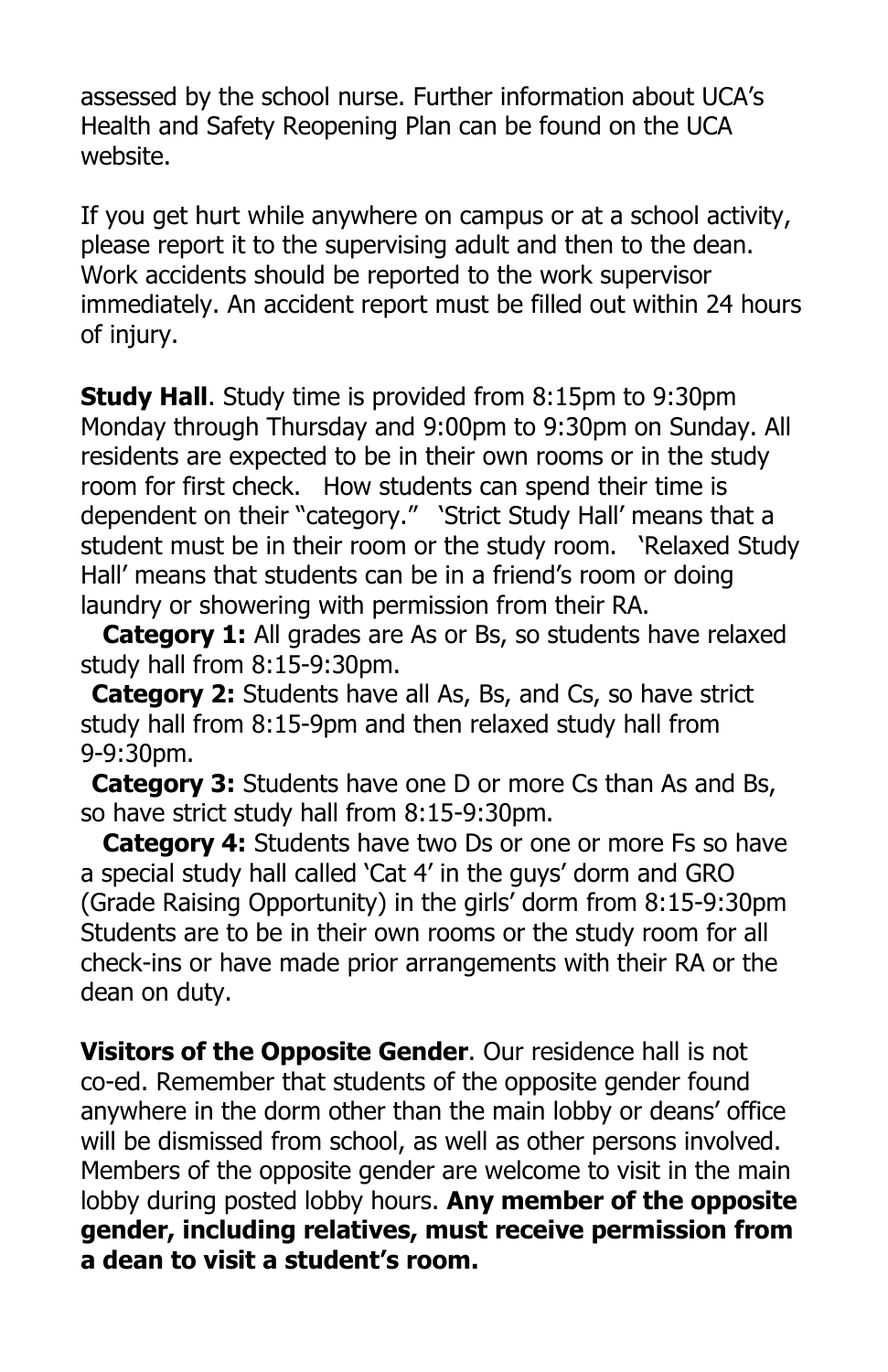**Worship Attendance.** At UCA, we have the privilege of worshipping together each evening. Dorm worships are held Monday through Thursday at 7:45pm. Vespers is held at 7:30pm on Friday evenings and Sundown Meditation is generally held in the dorms ten minutes before sundown on Saturday evenings. The time and location will be posted weekly. Worship attendance is required by all students unless previous arrangements have been made with the deans. An unexcused absence or tardy will result in the student receiving community service.